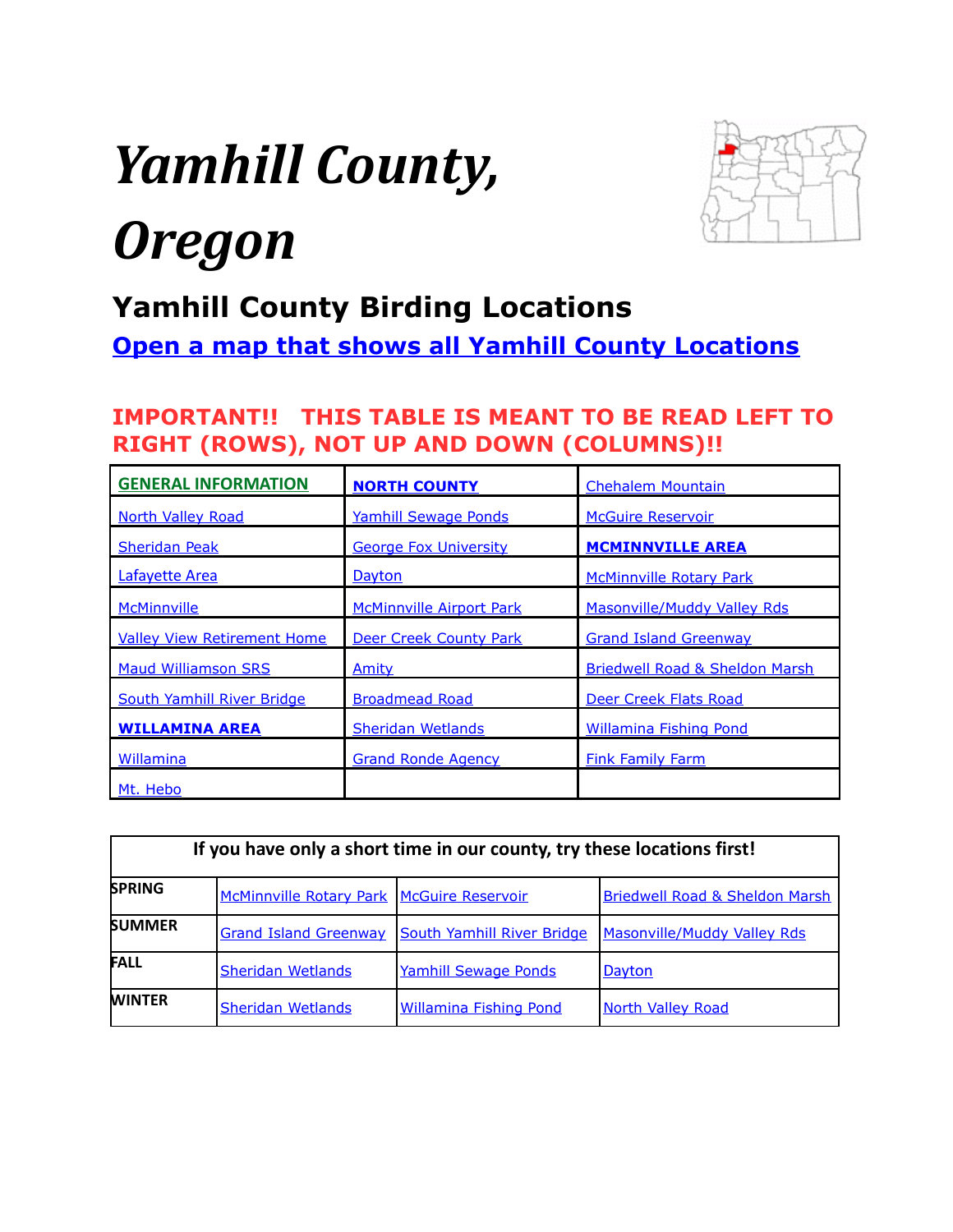<span id="page-1-2"></span>**Authors/Editors**: Carol Karlen†, Pamela Johnston, Quinton Nice, John Notis, Jack Turner, Paul Sullivan, Chuck Gates **County Seat**: McMinnville **County Size**: 718 square miles **High Elevation** : Trask Mountain (3,424 feet) **Rarities** : Emperor Goose, Tufted Duck, Gyrfalcon, Yellow Rail, Cattle Egret, Sharp-tailed Sandpiper, Lesser Black-backed Gull, Glaucous Gull, Marbled Murrelet, Ancient Murrelet, Broad-tailed Hummingbird, Costa's Hummingbird, Tropical Kingbird, Blue Jay, Rose-breasted Grosbeak, Blackand-White Warbler, Northern Waterthrush, Ovenbird, Indigo Bunting, Hooded Oriole, Common Redpoll **Top County List** : Carol Karlen† (243) **Year List Record** : Carol Karlen† 2013 (193) **County Contact Person: Email Paul Sullivan** 

**[Return to the top](#page-0-0)**

# <span id="page-1-1"></span>**NORTH COUNTY**

# <span id="page-1-0"></span>**Chehalem Mountain [Return to the top](#page-0-0)**

DeLorme (copyright 2001) Pg 59 A-8 DeLorme (copyright 2008) Pg 28 B-1 **geographic coordinates** 45°23'44.3"N 123°03'21.4"W [\(45.395635, -123.055933\)](https://www.google.com/maps/place/45%C2%B023)

#### [View A Google Map](http://maps.google.com/maps/ms?hl=en&ie=UTF8&msa=0&msid=108036481085398338899.00046dd27f74c067e5c9f&ll=45.236218,-123.19931&spn=0.741722,2.113495&z=10)

**Location, Habitat, and Birds:** Chehalem Mountain lies along the NE edge of Yamhill County.From Newberg, travel north on Hwy 219 for about a mile. Turn right on Bell Road and continue to a switchback, then turn left onto MountainTop Road. This will bring you back across Hwy 19 at the summit. Continue on Mountain Top Road until it meets Bald Peak Road. Side Roads include Kings Grade Road, Finnegan Hill Road and Ornduff Road. Continue to Bald Peak State Park. Just beyond the state park, turn left on Albertson Road to descend the western side of the mountain. Check the gravel lots around communication towers. Along the top of the mountain, look for Western Bluebirds, Western Kingbird, Band-tailed Pigeon, Western Screech-Owl, Northern Saw-whet Owl, Vaux's Swift, Pileated Woodpecker, Chestnutbacked Chickadee, Winter Wren, and Varied Thrush. Warblers include Wilson's, Black-throated Gray, Yellow-rumped, and Townsend's. Even a Northern Mockingbird has shown up here.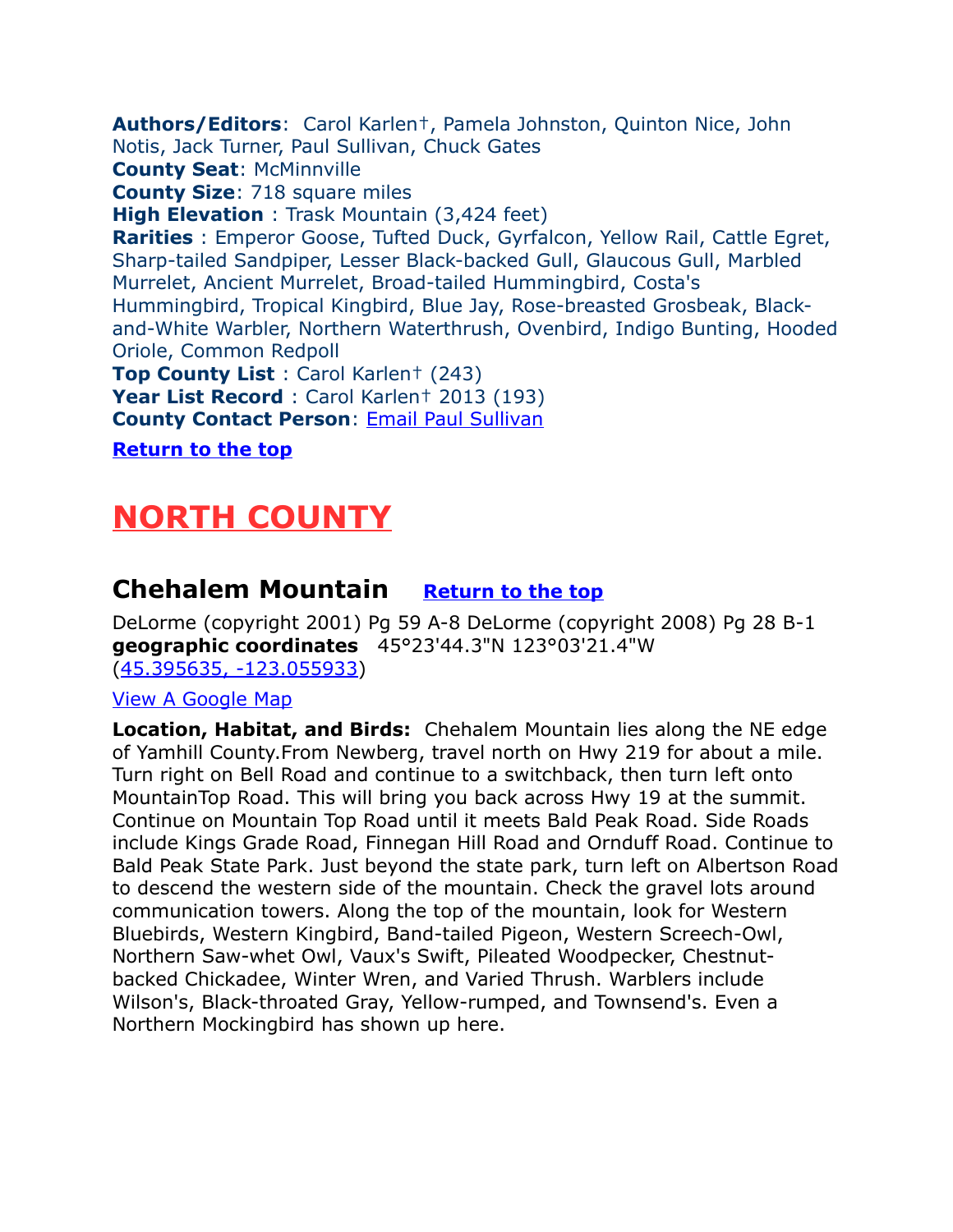# <span id="page-2-0"></span>**North Valley Road [Return to the top](#page-0-0)**

DeLorme (copyright 2001) Pg 59 A-8 DeLorme (copyright 2008) Pg 28 B-1 **geographic coordinates** 45°19'47.9"N 123°02'09.0"W [\(45.329958, -123.035841\)](https://www.google.com/maps/place/45%C2%B019)

#### [View A Google Map](http://maps.google.com/maps/ms?hl=en&ie=UTF8&msa=0&msid=108036481085398338899.00046dd27f74c067e5c9f&ll=45.236218,-123.19931&spn=0.741722,2.113495&z=10)

**Location, Habitat, and Birds:** From the center of Newberg, take Hwy 219 (Hillsboro Hwy) north to North Valley Road [\(45.331936, -122.969421\)](https://www.google.com/maps/place/45%C2%B019). Turn left (west) and follow North Valley Road, which changes to Springhill Road where Laughlin and Albertson Roads meet, and continues into Washington County, 11 miles in all. Chehalem Creek runs through this area and provides many seasonal wetlands. North Valley Road unfortunately has fast traffic so take care to pull off the road to view these areas. Waterfowl here can include Hooded Merganser, Ring-necked Duck, and Bufflehead. Watch and listen for Ruffed Grouse in the riparian thickets and don't be surprised to find both Prairie Falcon and Sora within a mile of each other. Anna's Hummingbird, Pacific-slope Flycatcher, and Chestnut-backed Chickadee have been recorded here. Seven species of warbler and Western Tanager can be found in the woodlots of this area. Pine Siskins and Lesser Goldfinch are here, too.

# <span id="page-2-1"></span>**Yamhill Sewage Ponds [Return to the top](#page-0-0)**

DeLorme (copyright 2001) Pg 59 B-7 DeLorme (copyright 2008) Pg 27 C-10 **geographic coordinates** 45°20'06.0"N 123°11'22.4"W [\(45.334985, -123.189562\)](https://www.google.com/maps/place/45%C2%B020)

#### [View A Google Map](http://maps.google.com/maps/ms?hl=en&ie=UTF8&msa=0&msid=108036481085398338899.000472b9607b642f8f13e&z=10)

#### [eBird Hotspot Checklist for Yamhill Sewage Ponds](http://ebird.org/ebird/hotspot/L3175129?yr=all&m=&rank=mrec)

**Location, Habitat, and Birds:** From the center of Newberg, take Hwy 240 (Main Street) north and then west for about 12 miles to Yamhill. Highway 240 becomes Main Street in Yamhill, and ends at Hwy 47 (Maple Street). Turn left (south) here. The sewage ponds are 3 blocks south, the last parking lot before the 45 speed limit sign at the edge of town. Turn right into the visitor's parking lot at City of Yamhill Public Works. A standard brown hiker sign (on a fence) points to a trail along the creek. There is no motorized access. Say's Phoebe and Barred Owl have been seen here. You can leave the trail at any point to cross the grass to the wastewater ponds, where Wood Ducks and other duck species can be found. **Carlton** – Carlton Lake State Game Refuge, while still featured on many maps, no longer exists, and the water once impounded at Carlton Lake has long since been released.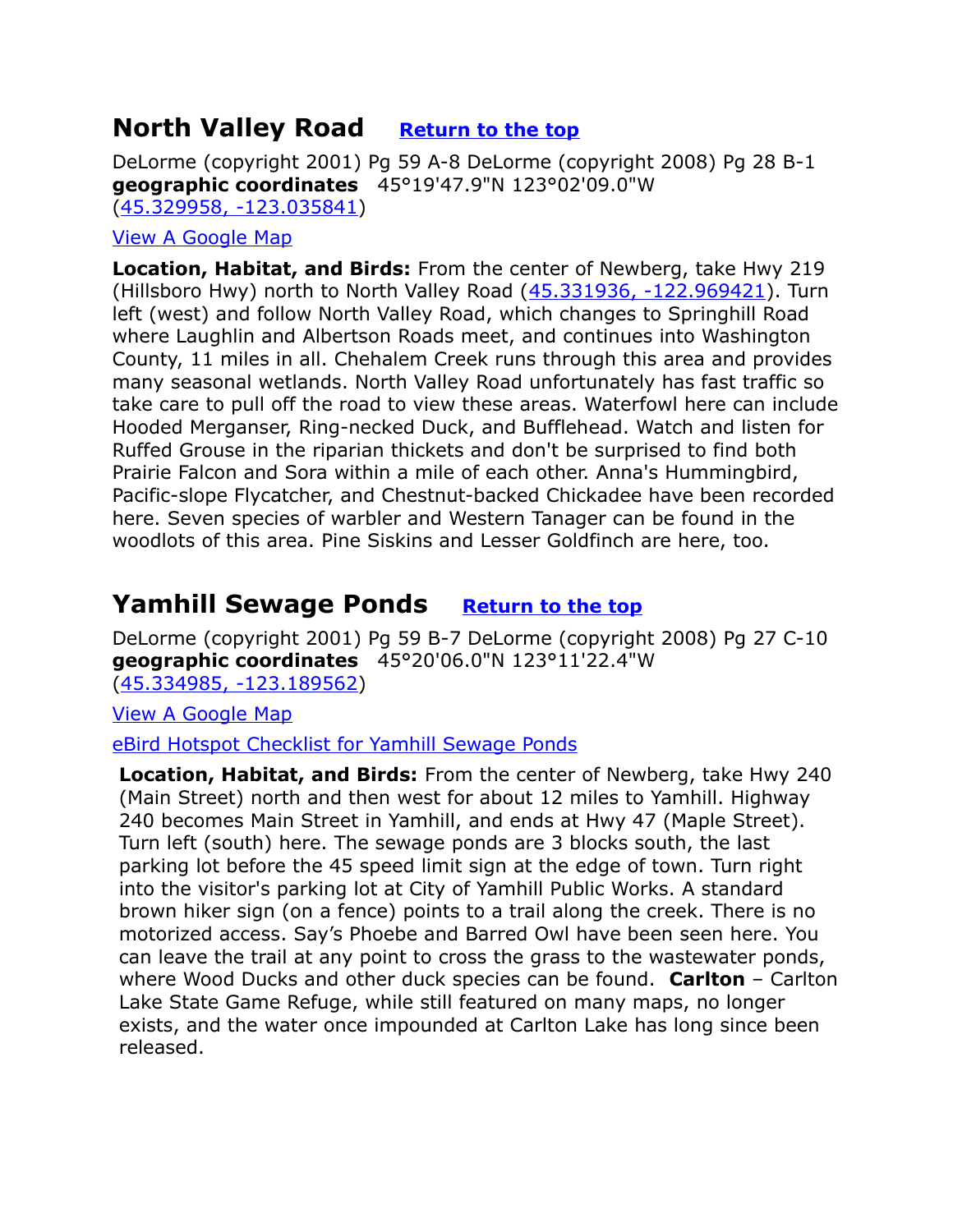# <span id="page-3-0"></span>**McGuire Reservoir [Return to the top](#page-0-0)**

**DeLorme (copyright 2001)** Pg 59 B-5 DeLorme (copyright 2008) Pg 27 C-8 **geographic coordinates** 45°17'18.2"N 123°23'32.5"W [\(45.288379, -123.392347\)](https://www.google.com/maps/place/45%C2%B017)

#### [View A Google Map](http://maps.google.com/maps/ms?hl=en&ie=UTF8&msa=0&msid=108036481085398338899.000472b9607b642f8f13e&z=10)

**Location, Habitat, and Birds:** Though often disappointing as a place for most waterfowl, it may be the best location for loons in the county. The real value of the area is an easily accessible loop to find a general variety of Coast Range species. Drive 14.3 miles on Meadowlake Road west from Hwy 47 at Carlton, and turn left at a gravel lot  $(45.314903, -123.400092)$  past the reservoir to start BLM road 3-6-15.3, which leads away from the reservoir at first, but eventually circles it (take all left turns to return to Meadowlake Rd). This rough gravel road should be taken with some caution. Best viewing of the reservoir is at the south end. Hooded Mergansers are regular. Other ducks, Spotted Sandpiper, Bald Eagle, andhigher elevation species like Gray Jay, Northern Pygmy-Owl, Varied Thrush, and Olive-sided Flycatcher can be found there.

### <span id="page-3-2"></span>**Sheridan Peak [Return to the top](#page-0-0)**

DeLorme (copyright 2001) Pg 59 B-5 DeLorme (copyright 2008) Pg 27 C-7 **geographic coordinates** 45°16'44.4"N 123°26'30.6"W [\(45.278994, -123.441844\)](https://www.google.com/maps/place/45%C2%B016)

#### [View A Google Map](http://maps.google.com/maps/ms?hl=en&ie=UTF8&msa=0&msid=108036481085398338899.000472b9607b642f8f13e&z=10)

**Location, Habitat, and Birds:** This is a fairly high elevation lookout with paved road access (although it may be snowed in during winter months). It's not too far on up the road from McGuire Reservoir (see above). The clear-cut at the top is really growing in now, but it's probably the most accessible high elevation in the county. Warblers, flycatchers, woodpeckers, Gray Jays, Northern Pygmy-Owls, Ruffed Grouse, Sooty Grouse, and Red Crossbills are possible. Birders should be prepared to bird by ear.

# <span id="page-3-1"></span>**George Fox University [Return to the top](#page-0-0)**

DeLorme (copyright 2001) Pg 60 B-1 DeLorme (copyright 2008) Pg 28 C-2 **geographic coordinates** 45°18'06.9"N 122°58'00.4"W [\(45.301928, -122.966781\)](https://www.google.com/maps/place/45%C2%B018)

[View A Google Map](http://maps.google.com/maps/ms?hl=en&ie=UTF8&msa=0&msid=108036481085398338899.000472b9607b642f8f13e&z=10)

[George Fox Campus Map](http://www.georgefox.edu/maps_locations/inter_map/index.html)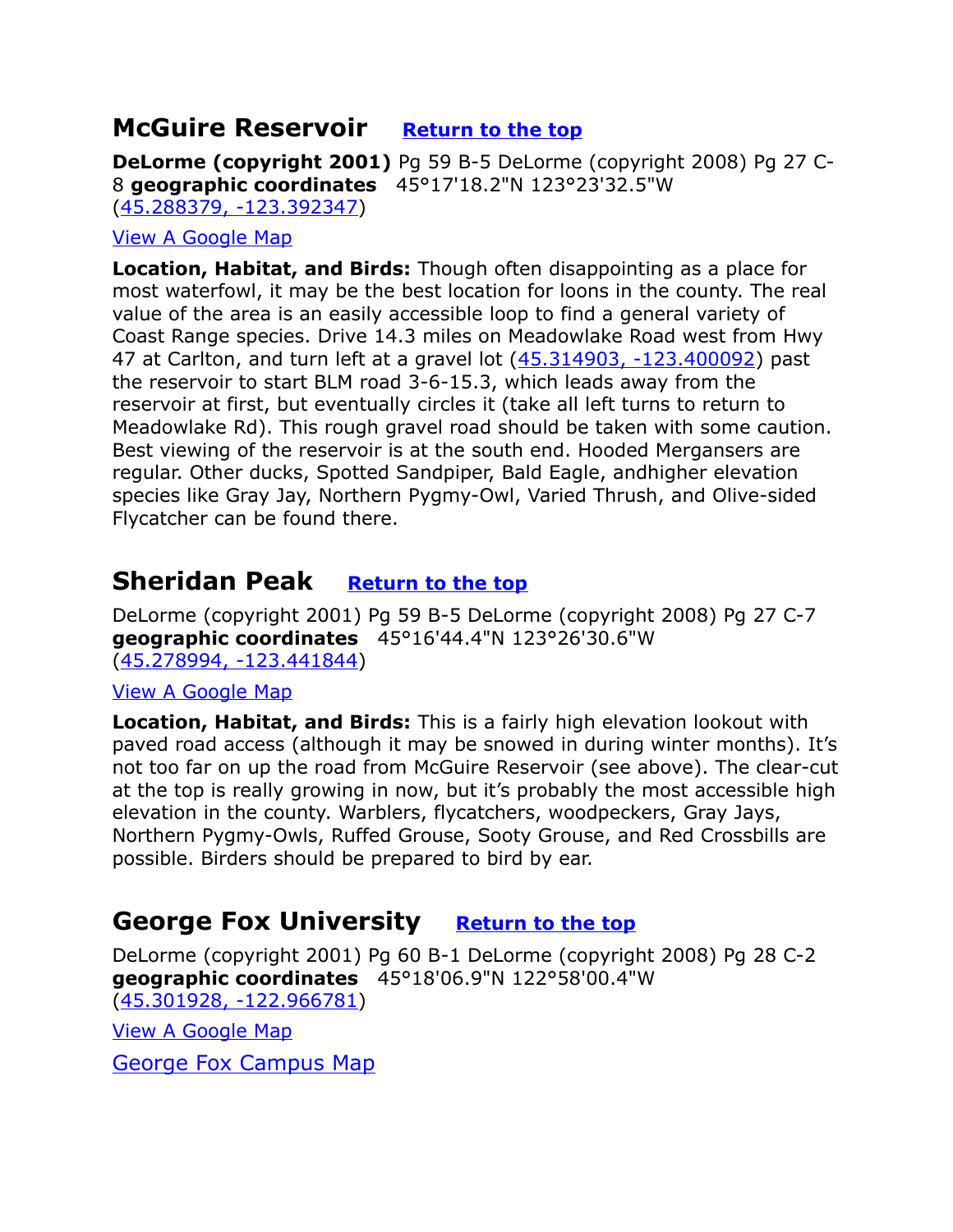**Location, Habitat, and Birds:** From I-5: **From the south**, take the Donald/Aurora exit 278 north of Salem. Follow the signs to Newberg. When you reach 99W, turn left. The highway splits near the center of town. Just past that point, turn right on Meridian Street. After one block, you will see the campus on the right. **From the north**, take the Tigard/Newberg exit 294 shortly after leaving Portland city limits. Stay on 99W until you reach Newberg. At Meridian Street (just past the highway split near the center of town), turn right. Campus is on the right. **Northbound 99W (coming from McMinnville and Dundee)** From 99W, turn left on Meridian. Follow Meridian Street across southbound 99W (Hancock Street) for one block; campus is on the right. Acorn Woodpeckers are the main draw to this location but other woodpeckers are possible as well. Barn Owl has been reported from here. Hutton's Vireo and Black-capped Chickadee are probably around. Nuthatches and creepers visit the conifers on campus and Cedar Waxwings feed on ornamental fruit trees. Townsend Warbler, Evening Grosbeak, and Lesser Goldfinch have been recorded here.

# <span id="page-4-1"></span>**MCMINNVILLE AREA**

# <span id="page-4-0"></span>**Lafayette Area [Return to the top](#page-0-0)**

DeLorme (copyright 2001) Pg 59 C-8 DeLorme (copyright 2008) Pg 28 D-1 **geographic coordinates** 45°14'36.5"N 123°06'43.4"W [\(45.243463, -123.112047\)](https://www.google.com/maps/place/45%C2%B014) [View A Google Map](http://maps.google.com/maps/ms?hl=en&ie=UTF8&msa=0&ll=45.281168,-123.096313&spn=0.384582,1.056747&z=11&msid=108036481085398338899.000480247f23cf8d721cc)

#### **Location, Habitat, and Birds: Yamhill Locks Park** [\(45.230336,](https://www.google.com/maps/place/45%C2%B013)

[-123.103158\)](https://www.google.com/maps/place/45%C2%B013) is reached from Locks Loop Road on Hwy 99W on the east side of Lafayette and should be birded if you have time. The sound of water rushing over the abandoned locks can make ear-birding difficult, but this is a good location for riparian species, including Belted Kingfisher. Also near Locks Loop Road on 99W is a dairy farm where Great Egret has been seen. **Trappist Abbey of Our Lady of Guadalupe** [\(45.281796, -123.094439\)](https://www.google.com/maps/place/45%C2%B016) **-** From 99W turn north onto Bridge St, which becomes Abbey Road. After 2.9 mi., the Abbey is on the east side, well marked with a sign. The buildings of the abbey sit close to a small pond at the base of a wooded hill. There are acres of fields, and a fenced vegetable garden. To walk the many trails on the property, it's best to stop at the lodge across from the church and ask for permission and a map. Both are generally given. The map, unusual in its layout, is very helpful in navigating the trails. Hooded Merganser, Northern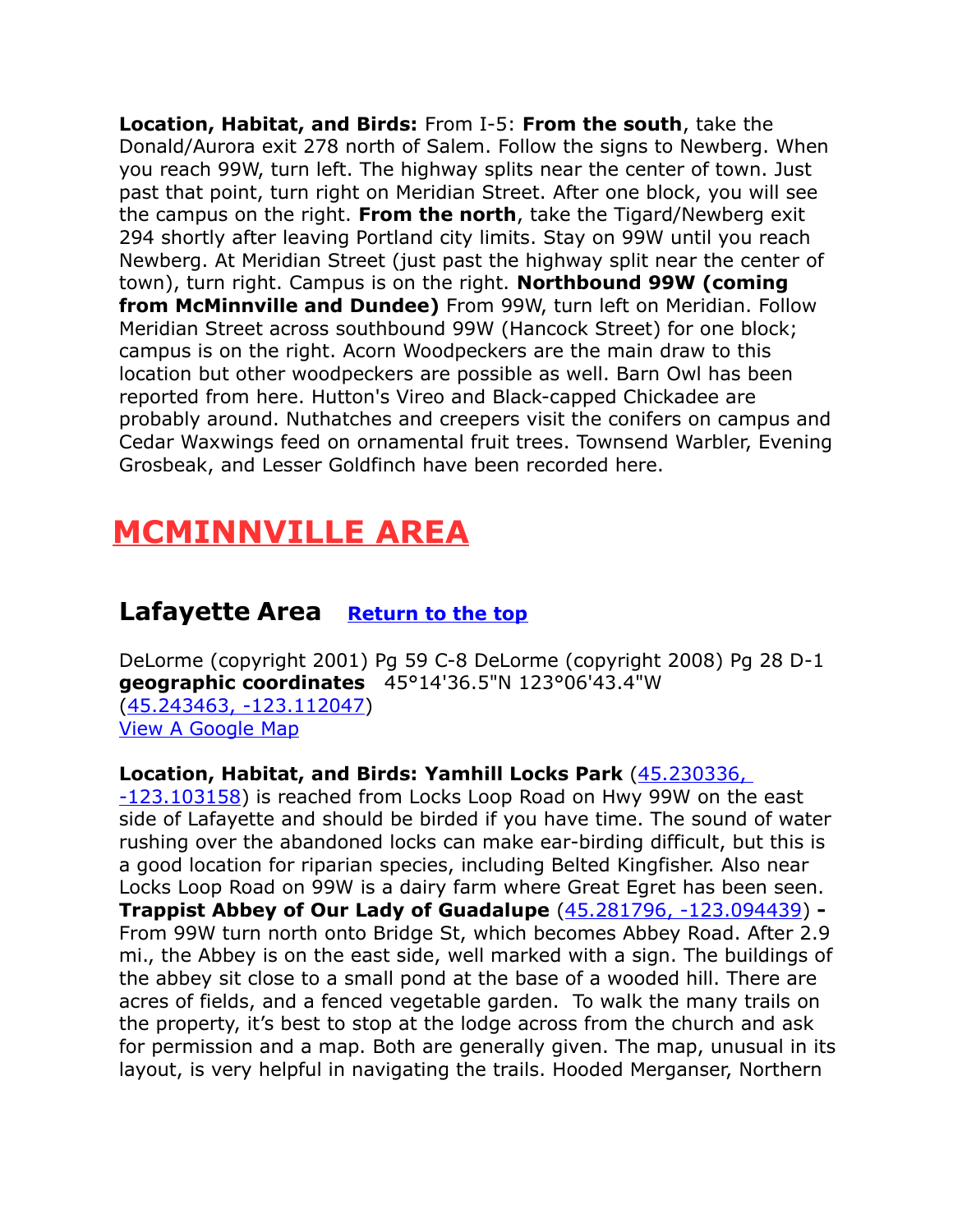Pygmy-Owl, Common Raven, Western Bluebird, Fox Sparrow and have all been found here.

# <span id="page-5-0"></span>**Dayton [Return to the top](#page-0-0)**

DeLorme (copyright 2001) Pg 59 C-8 DeLorme (copyright 2008) Pg 28 D-1 **geographic coordinates** 45°13'15.4"N 123°04'38.9"W [\(45.220937, -123.077462\)](https://www.google.com/maps/place/45%C2%B013)

[View A Google Map](http://maps.google.com/maps/ms?hl=en&ie=UTF8&msa=0&msid=108036481085398338899.00046dd27f74c067e5c9f&ll=45.236218,-123.19931&spn=0.741722,2.113495&z=10)

**Location, Habitat, and Birds:** Dayton is located five miles east of McMinnville as the crow flies. From southern McMinnville, take Hwy 18 east and turn south on Hwy 221 to reach the center of Dayton. The town itself has plenty of ornamental trees to attract birds and Courthouse Square Park on Main Street provides some good birding. Palmer Creek and the Yamhill River form the eastern and southern boundaries of the town and are worth exploring. From the center of town, take Hwy 221 south and turn onto SE Neck Road. This will give you a drive along the Yamhill River. The sewage ponds in Dayton are located east end of town, just across the Yamhill River. From Courthouse Square (4th & Ferry), drive east on Ferry for three blocks and cross the bridge. Veer left and then take a quick right to view the ponds. Barn Owl has been recorded here as has Acorn and Pileated Woodpecker. Others include Loggerhead Shrike, American Pipit, and Evening Grosbeak. Even a Black-and-White Warbler showed up once. The sewage ponds have produced Wood Duck, Eurasian Wigeon, Western Grebe, Wilson's Snipe, and Lincoln's Sparrow.

# <span id="page-5-1"></span>**McMinnville Rotary Park [Return to the top](#page-0-0)**

DeLorme (copyright 2001) Pg 59 C-7 DeLorme (copyright 2008) Pg 27 D-10 **geographic coordinates** 45°13'44.5"N 123°11'48.9"W [\(45.229017, -123.196903\)](https://www.google.com/maps/place/45%C2%B013)

[View A Google Map](http://maps.google.com/maps/ms?hl=en&ie=UTF8&msa=0&msid=108036481085398338899.00046dd27f74c067e5c9f&ll=45.236218,-123.19931&spn=0.741722,2.113495&z=10)

[eBird Hotspot Checklist for McMinnville Rotary Park](http://ebird.org/ebird/hotspot/L929006) 

**Location, Habitat, and Birds:** Go to the [Oregon Birding Trails Website.](http://www.oregonbirdingtrails.org/) Choose the Willamette Valley Birding Trail. Click on the Trail Guide and choose the Yamhill Loop Guide. Section Y-7. Many Yamhill birders consider this location to be their favorite in the county. This park has 33 acres with signed trails, two viewing platforms, two boardwalks and a seasonally fluctuating pond in the center. From the parking lot a small portion of the trail is paved, but rather steep as you go down inside the park. The park is bowl shaped with a great variety of habitat throughout. In the spring the west loop has two species of trilliums and other spring flowers. In recent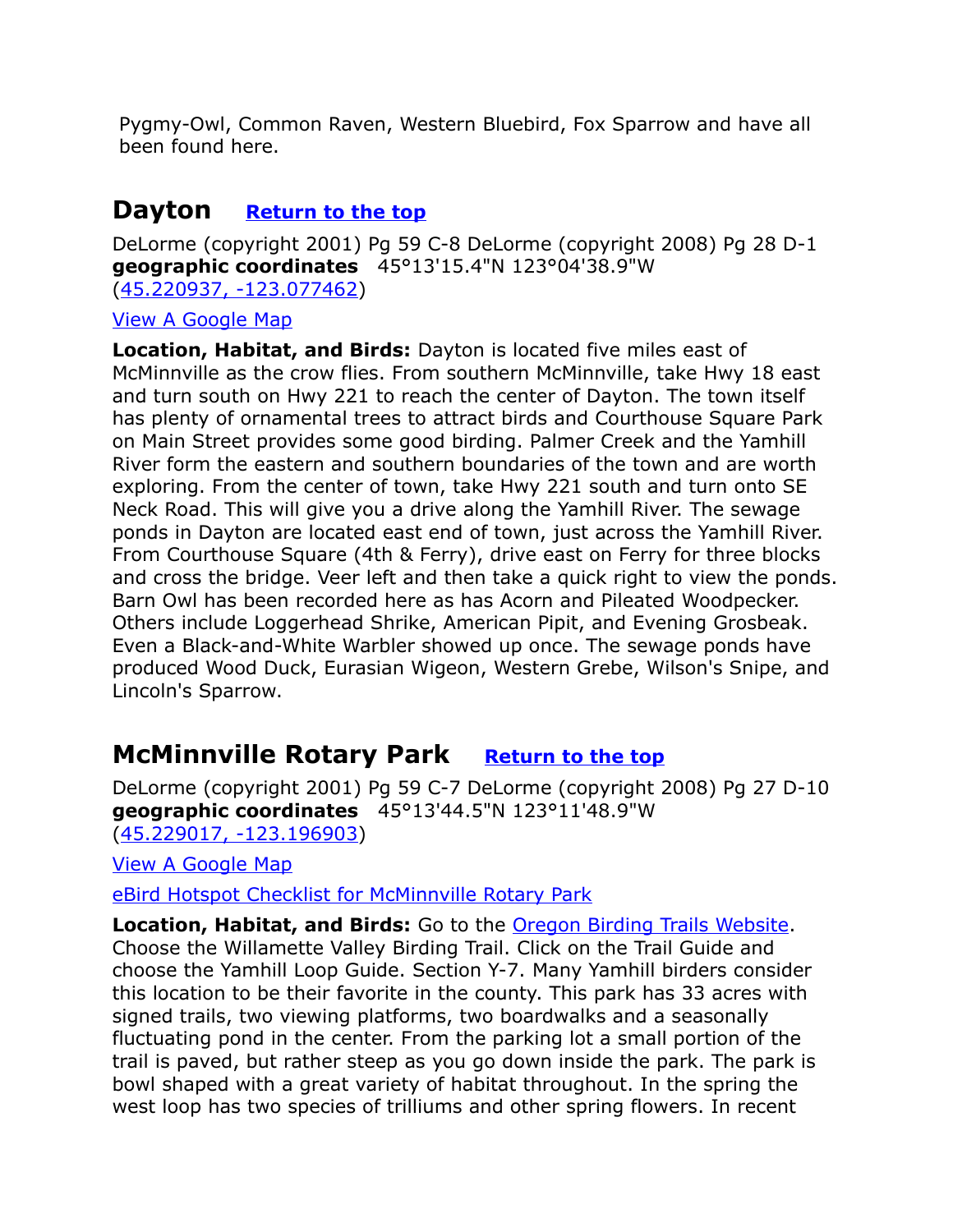years ninety-four species of birds have been recorded in the park. In 2002 a Northern Waterthrush was found here. Nesting woodpeckers include Pileated, Northern Flicker, Downy, Hairy, and Red-breasted Sapsucker. Also nesting here are Hutton's Vireo, Western Wood-Peewee, Bushtit, Blackheaded Grosbeak, Virginia Rail (vocal in April/May), Brown Creeper, Rufous Hummingbird and more. In spring, two hours can pass very quickly in this small nature preserve as you enjoy the birds, watch them building their nests, or just listen to their singing.

# <span id="page-6-0"></span>**McMinnville [Return to the top](#page-0-0)**

DeLorme (copyright 2001) Pg 59 C-7 DeLorme (copyright 2008) Pg 27 D-10 **geographic coordinates** 45°12'33.6"N 123°11'56.9"W [\(45.209337, -123.199137\)](https://www.google.com/maps/place/45%C2%B012)

[View A Google Map](http://maps.google.com/maps/ms?hl=en&ie=UTF8&msa=0&msid=108036481085398338899.000472b9607b642f8f13e&z=10)

[eBird Hotspot Checklist for Kiwanis Marine Park McMinnville](http://ebird.org/ebird/hotspot/L2206306) (more eBird data needed at this site)

**Location, Habitat, and Birds:** McMinnville is within a 25 mile radius of Portland. McMinnville has several city and county parks that can be explored for birds. **Wortman City Park** [\(45.224007, -123.176308](https://www.google.com/maps/place/45%C2%B013) ) is in NE McMinnville. From the center of town (3rd and Johnson Street), take Johnson Street north. Johnson St becomes Lafayette Avenue. Follow Lafayette Avenue north and you will soon reach Wortman City Park on your left**.** Here in the oak grove is a reliable place to find a colony of Acorn Woodpeckers and also White-breasted Nuthatches. In the winter of 2004- 2005 a young Sandhill Crane wintered near the Senior Center on the west side of the park. **Joe Dancer Park** and **Kiwanis Marine Park** [\(45.208084,](https://www.google.com/maps/place/45%C2%B012)  [-123.179414\)](https://www.google.com/maps/place/45%C2%B012) are found together on the east side of McMinnville. From the center of town (3rd and Johnson Street), take 3rd Street east and it will curve south and become SE Threemile Lane. Go two blocks and look for the sign at Brook Street. Turn left (east) and you will reach a parking lot on the right that serves both Kiwanis Park, primarily a playground, and Joe Dancer. A meander of the South Yamhill River forms the park boundary, and a walking path runs along the riparian woods, starting at that parking lot. The greater part of the park is playing fields, which can conflict with birding in season, but the paths are open all year. **City Park** [\(45.210822,](https://www.google.com/maps/place/45%C2%B012)  [-123.200367](https://www.google.com/maps/place/45%C2%B012) ) is on the west side of town. From the center of town (3rd and Johnson Street), go west on 3rd for 9 blocks and turn right. City Park is the next block to the west. **Edward Grenfell County Park** [\(45.227119,](https://www.google.com/maps/place/45%C2%B013)  [-123.273929\)](https://www.google.com/maps/place/45%C2%B013) is on the western edge of McMinnville. From Hwy 99W in McMinnville, turn west onto Baker Creek Road at the Baker Creek Road/Evans Street intersection. Continue westward on Baker Creek Road for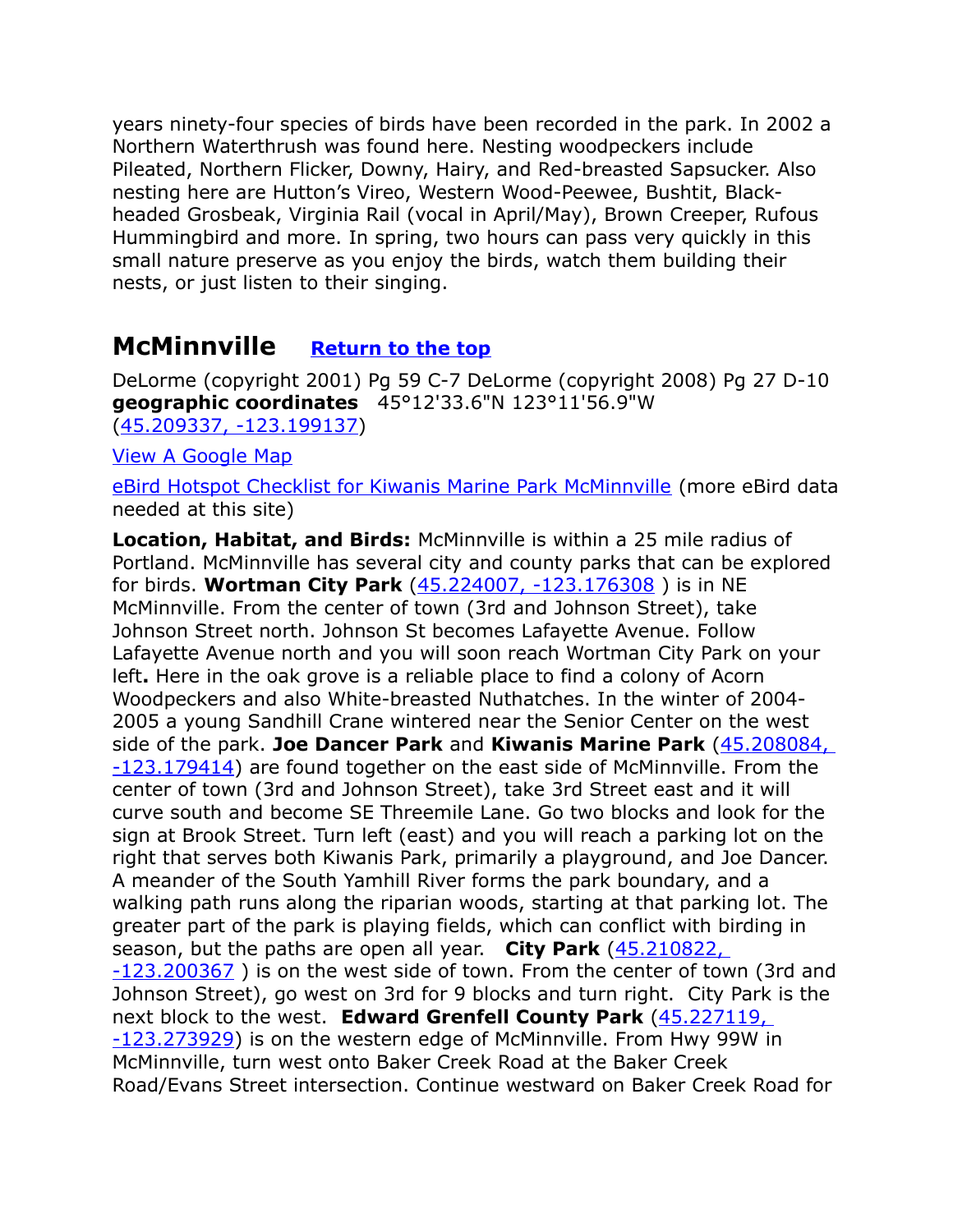4.6 miles. Ed Grenfell Park is on the left. A wide variety of birds can be seen at these diverse locations.

# **McMinnville Airport Park (Galen McBee Airport**

# **Park) [Return to the top](#page-0-0)**

DeLorme (copyright 2001) Pg 59 C-7 DeLorme (copyright 2008) Pg 27 D-10 **geographic coordinates** 45°11'51.8"N 123°08'47.5"W

[\(45.19773, -123.14652\)](https://www.google.com/maps/place/45%C2%B011)

[View A Google Map](http://maps.google.com/maps/ms?hl=en&ie=UTF8&msa=0&msid=108036481085398338899.000472b9607b642f8f13e&z=10)

[eBird Hotspot Checklist for McMinnville Airport Park](http://ebird.org/ebird/hotspot/L3811771?yr=all&m=&rank=mrec)

[Airport Park Website](http://www.mcminnvilleoregon.gov/parksrec/page/galen-mcbee-airport-park)

**Location, Habitat, and Birds:** Take Hwy 18 east out of McMinneville. Travel 2.0 miles east of the Yamhill River and turn right (south) on SE Armory Way (this is directly across from the Evergreen Aviation and Space [Museum\)](https://www.evergreenmuseum.org/). This is a great wooded nature park next to the Airport, with two loop trails, a creek, bridges, benches, picnic tables and a port-a-potty. Expect forest species like Spotted Towhee, Black-capped Chickadees, Redbreasted Nuthatches, Swainson's Thrushes, Pacific Wren, Brown Creeper, Downy Woodpecker. A Black-and-white Warbler was found here once. It is the best place to look for a Nashville Warbler in the spring. Cooper's Hawks and Great Horned Owls have nested in the park. A walk out the back of the woods allows views of the airport where one might see raptors, including Short-eared Owls at dusk in the fall.

# <span id="page-7-0"></span>**Masonville and Muddy Valley Roads** [Return to the top](#page-0-0)

DeLorme (copyright 2001) Pg 59 C-6 DeLorme (copyright 2008) Pg 27 D-9 **geographic coordinates** 45°10'21.0"N 123°14'38.7"W [\(45.172508, -123.244081\)](https://www.google.com/maps/place/45%C2%B010)

[View A Google Map](http://maps.google.com/maps/ms?hl=en&ie=UTF8&msa=0&msid=108036481085398338899.000472b9607b642f8f13e&z=10)

**Location, Habitat, and Birds:** Travel SW out of McMinnville on Hwy 18. Two miles out of McMinnville, turn right onto Masonville Road. Follow this road 1.5 miles to its junction with McCabe Chapel Road/South Yamhill Cemetery. A walk through this cemetery and up the hill to the open field can be very birdy. Here you can find Chipping Sparrows near the driveway and you may find Brown Creepers, Pacific Slope flycatchers, Western Wood-Peewees, Western Tanagers, Black-headed Grosbeaks, and American Goldfinch. NOTE: If you continue on McCabe Chapel Road and then onto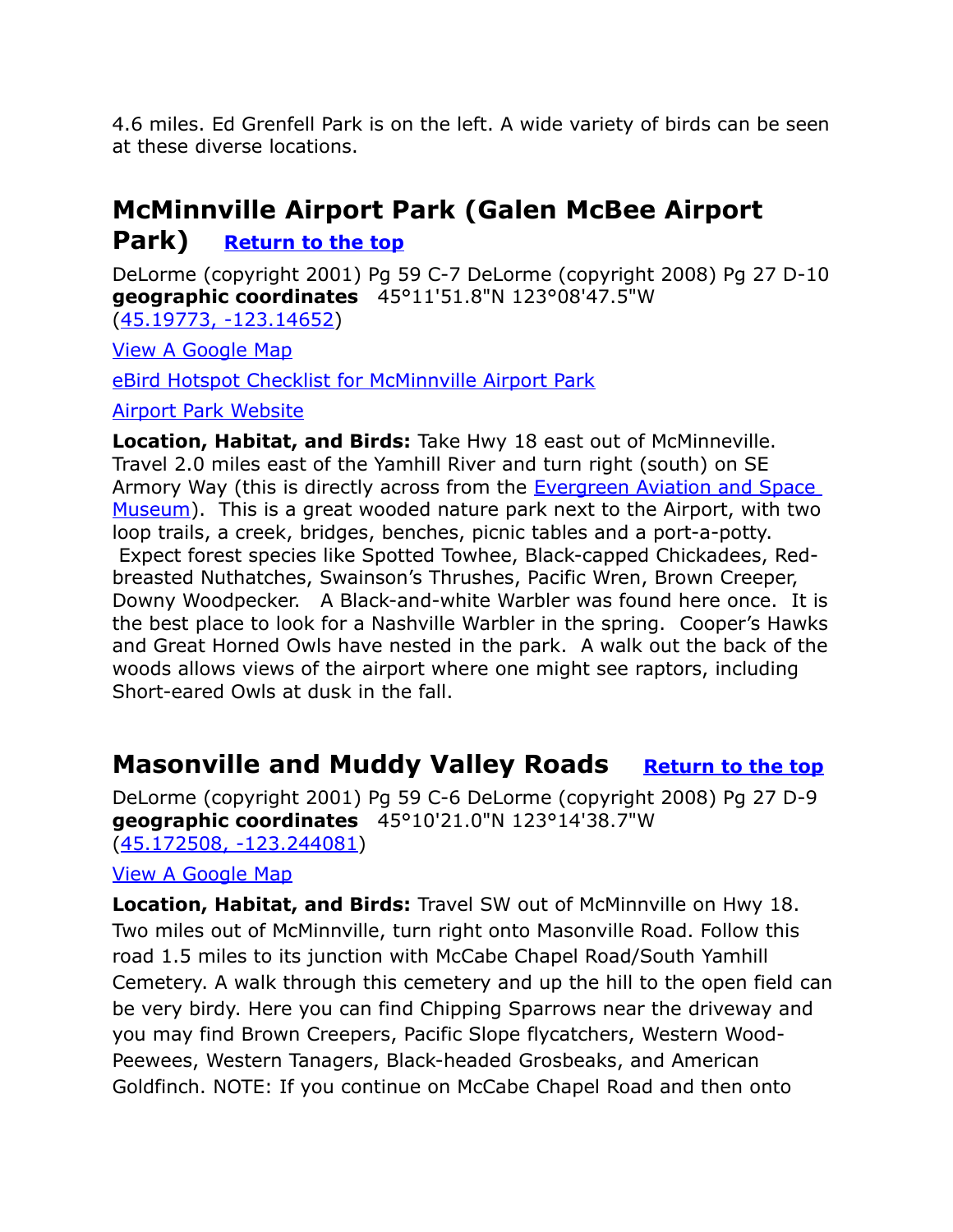Oldsville Road you will come to the Erratic Rock State Natural Site. A walk up this short paved steep path may produce Lazuli Buntings. There is a good view of the valley from the top of the hill. Check out the interesting glacial erratic rock – have a picnic here or just sit on the rock and enjoy the view.

Continuing on Masonville Road from the cemetery, you round a hill and pass a sign for the Gahr Reserve. Continue over the next hill to a pull-off on the left. Look down into a weedy wetland for ducks and possible wintering N. Shrike. At the junction of Muddy Valley Road turn left. In the winter watch for raptors such as Peregrine Falcon, Bald Eagle, and Red-tailed Hawk. A herd of over fifty elk in live in this area. As you drive along Muddy Valley Road a quarter mile or so, stop, listen, and watch for Yellow-breasted Chat, Common Yellowthroat, or Lazuli Buntings along the way. Mountain Quail have been heard as well. In February and March, Muddy Valley Road can have flocks of Western Bluebirds and later in the spring Bullock's Oriole, Western Kingbird, Western Wood-Peewee, Brown Creeper and other species. The Maysara Winery folks are birder-friendly and you can drive all the way up to their tasting room area where Western Kingbirds nest. Look for Lewis Woodpecker, Western Bluebird, and Wild Turkeys in the vineyard, ducks on the pond, and Acorn Woodpeckers in the oaks. Down the road Northern Shrike have been seen, also wintering Rough-legged Hawk, Red-tailed Hawk, American Kestrel, Cooper Hawk, and Northern Harrier. At the end of Muddy Valley Road you will arrive at Bellevue and Highway 18 again.

# <span id="page-8-0"></span>**Valley View Retirement Village** [Return to the top](#page-0-0)

DeLorme (copyright 2001) Pg 59 C-6 DeLorme (copyright 2008) Pg 27 D-9 **geographic coordinates** 45°11'30.4"N 123°16'25.0"W [\(45.191771, -123.273603\)](https://www.google.com/maps/place/45%C2%B011)

[View A Google Map](http://maps.google.com/maps/ms?hl=en&ie=UTF8&msa=0&msid=108036481085398338899.000472b9607b642f8f13e&z=10)

**Location, Habitat, and Birds:** Travel south from central McMinnville on Hwy 99W. Look for SW Old Sheridan Road on your right. Turn right (west) onto Old Sheridan Road. After a few blocks, bear left to stay on Old Sheridan Road. Travel 0.5 mile to Peavine Road and turn right. Travel 2 miles and turn left on Youngberg Hill Road. Go another 0.5 mile and turn right on Rock of Ages Road. This will lead you to the Retirement Village. There is a measured 1 mile paved loop around the large field in front of the village, with a small parking area. The path is accessible for any kind of limited mobility. Uphill from there, some of the residents maintain feeders around the village, so feeder birds are usually in the neighborhood. This location is as a place where a visiting birder might expect to take a walk and find a variety of common species, and less common birds in migration. Birds seen here include Great-horned Owl, Sharp-shinned Hawk, Red-breasted Sapsucker,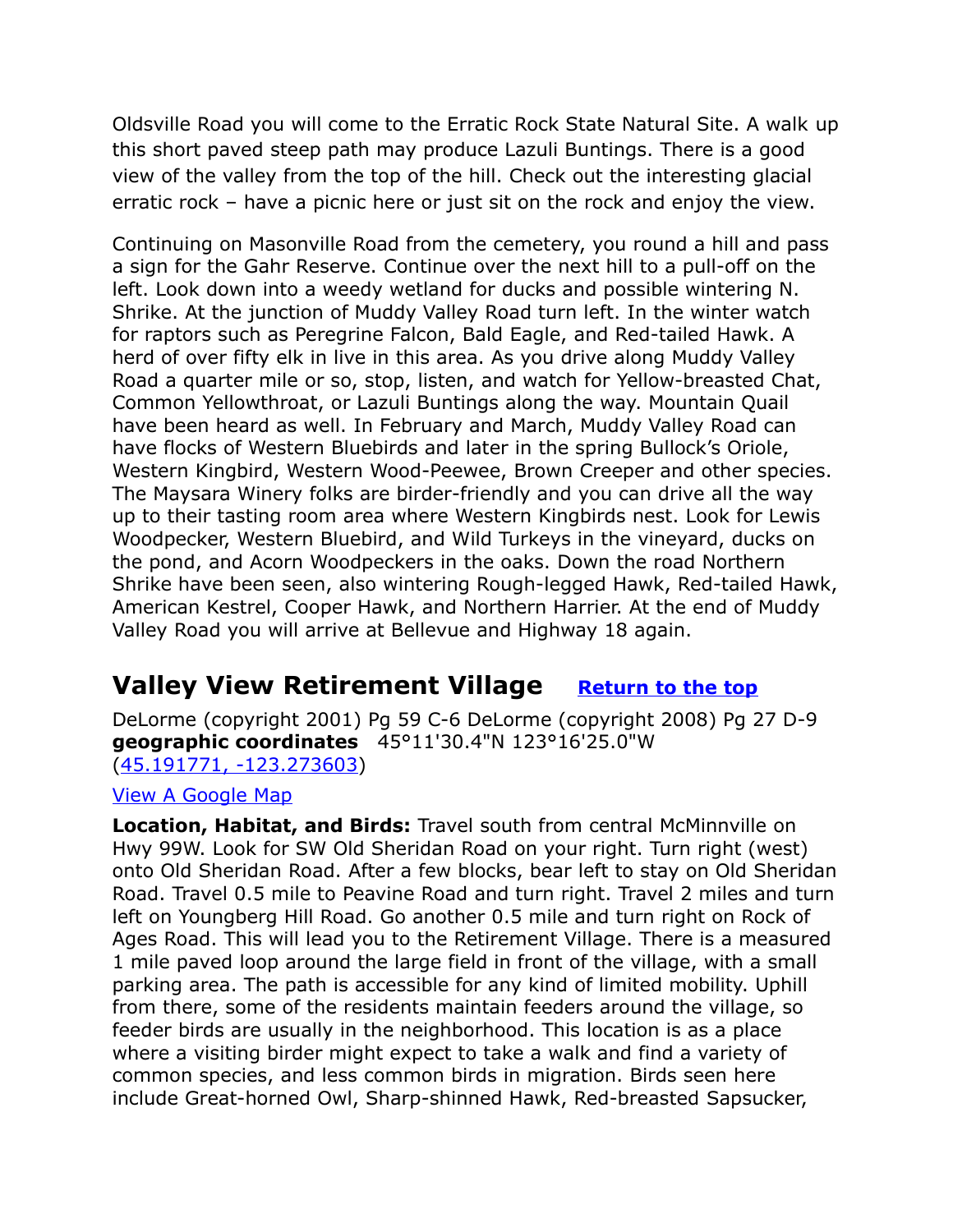Say's Phoebe, Horned Lark, Violet-green Swallow, Bushtit, and Goldencrowned Sparrow.

# <span id="page-9-1"></span>**Deer Creek County Park** [Return to the top](#page-0-0)

DeLorme (copyright 2001) Pg 59 C-5 DeLorme (copyright 2008) Pg 27 E-8 **geographic coordinates** 45°09'47.1"N 123°23'16.6"W [\(45.163083, -123.387932\)](https://www.google.com/maps/place/45%C2%B009)

[View A Google Map](http://maps.google.com/maps/ms?hl=en&ie=UTF8&msa=0&msid=108036481085398338899.00046dd27f74c067e5c9f&ll=45.236218,-123.19931&spn=0.741722,2.113495&z=10)

[eBird Hotspot Checklist for Deer Creek Park](http://ebird.org/ebird/hotspot/L1282533) 

#### [Park Web Site](http://www.co.yamhill.or.us/content/deer-creek)

**Location:** Travel SW from McMinnville on Hwy 18 for about 10 miles to Gopher Valley Road on the north side. Look for the Deer Creek Park sign at the intersection of Hwy 18 and Gopher Valley Road. Take Gopher Valley north for 5.5 miles and look for a small green sign that marks the entrance to the park. Turn left on a gravel road and drive 0.25 miles to a bridge. The parking area is on the right. Birds that have been recorded here include Green Heron, White-tailed Kite, Great Horned Owl, Northern Pygmy-Owl, Red-breasted Sapsucker, Pileated Woodpecker, Willow Flycatcher, Pacificslope Flycatcher, Hutton's Vireo, both Red & White-breasted Nuthatches, Marsh Wren, Cedar Waxwing, Black-throated Gray Warbler, Yellow-breasted Chat, Savannah Sparrow, Lincoln's Sparrow, Black-headed Grosbeak, Lazuli Bunting, and Evening Grosbeak.

**Habitat and Birds:** Go to the [Oregon Birding Trails Website.](http://www.oregonbirdingtrails.org/) Choose the Willamette Valley Birding Trail. Click on the Trail Guide and choose the Yamhill Loop Guide. Section Y-6.

# <span id="page-9-0"></span>**Grand Island Greenway [Return to the top](#page-0-0)**

DeLorme (copyright 2001) Pg 59 C-8 DeLorme (copyright 2008) Pg 28 E-1 **geographic coordinates** 45°06'26.3"N 123°01'41.4"W [\(45.107315, -123.028159\)](https://www.google.com/maps/place/45%C2%B006)

#### [View A Google Map](http://maps.google.com/maps/ms?hl=en&ie=UTF8&msa=0&msid=108036481085398338899.00046dd27f74c067e5c9f&ll=45.236218,-123.19931&spn=0.741722,2.113495&z=10)

**Location, Habitat, and Birds:** Go to the [Oregon Birding Trails Website.](http://www.oregonbirdingtrails.org/) Choose the Willamette Valley Birding Trail. Click on the Trail Guide and choose the Yamhill Loop Guide. Section Y-9. Turn east from Hwy 221 and follow Grand Island Road onto Grand Island. A walk back across the bridge can be productive in finding birds. Look and listen for Red-eyed Vireo (June), or Warbling Vireo at the west end of the bridge. Continue on to a four-way junction on the island. NOTE: In winter going east along Grand Island Road look for flocks of geese or the large flock of Tundra Swans that can often be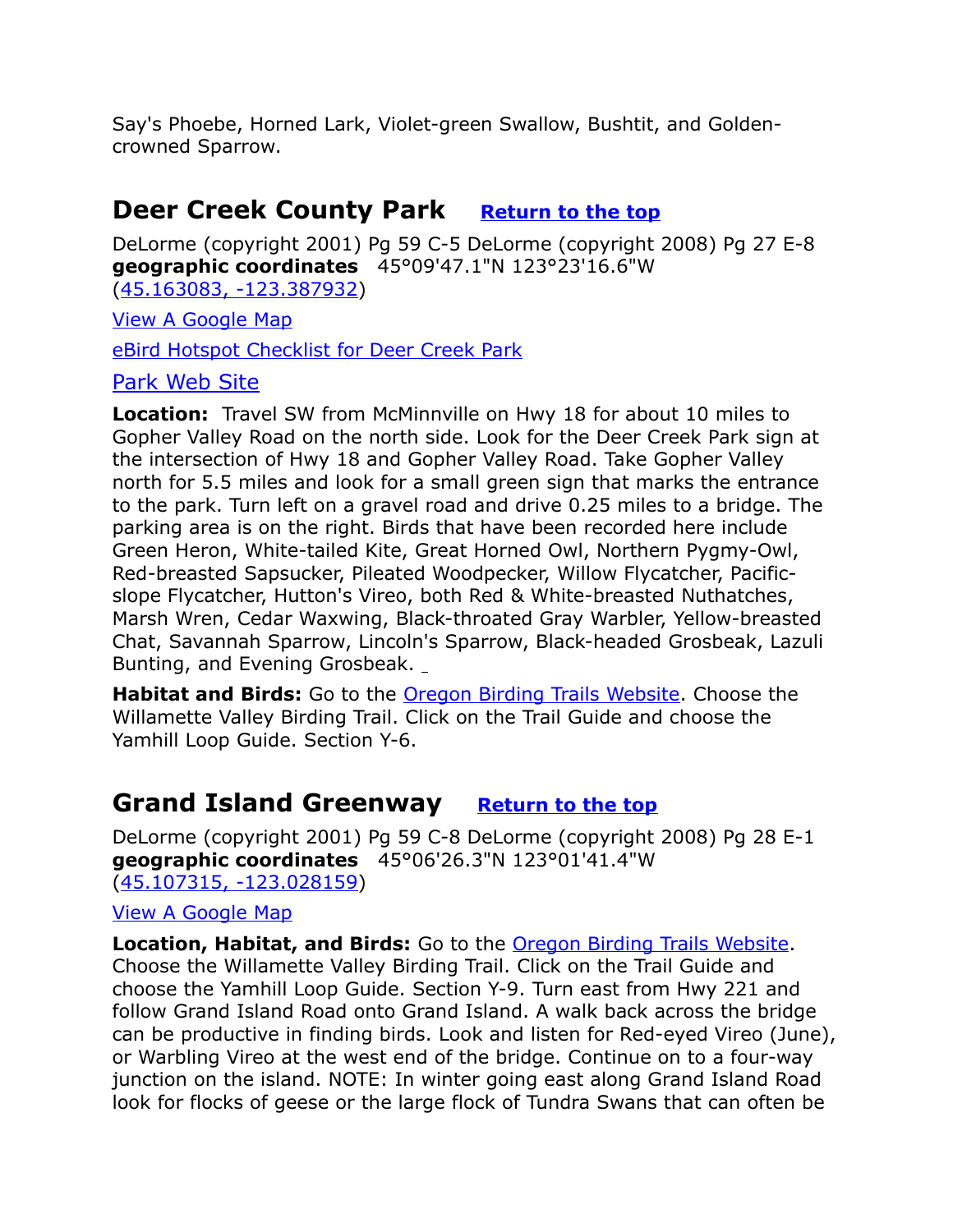found here. Wintering gulls are on this island – check for Mew Gulls or Glaucous Gull. At the first junction take the Upper Island Road to your right. In a little over a mile you will see a gate sign (this road is closed during high water), and then a gate, park here and climb over a dirt mound onto a primitive trail which leads into a dense undisturbed forest. Walk this track and listen and look for Red Eyed Vireos high in the canopy of trees. Driving on, continue until you come to Grand Island State Park (Willamette Greenway) on the right (very easy to miss – look for the park sign set well back from the road). In this park Bullock's Orioles nest in the cottonwood trees, and Common Nighthawk can be found at times. Wilson's and Yellow Warblers, Western Tanager, Black-headed Grosbeak, Western Wood-Pewee, Cedar Waxwing, and Bushtit are found here. Follow a road/trail to your left through some good habitat toward the river.

### <span id="page-10-1"></span>**Maud Williamson State Recreation Site Return to the [top](#page-0-0)**

DeLorme (copyright 2001) Pg 59 D-8 DeLorme (copyright 2008) Pg 28 E-1 **geographic coordinates** 45°05'42.5"N 123°04'01.4"W [\(45.095133, -123.067052\)](https://www.google.com/maps/place/45%C2%B005)

[View A Google Map](http://maps.google.com/maps/ms?hl=en&ie=UTF8&msa=0&msid=108036481085398338899.00046dd27f74c067e5c9f&ll=45.236218,-123.19931&spn=0.741722,2.113495&z=10)

[eBird Hotspot Checklist for Maud Williamson SRS](http://ebird.org/ebird/hotspot/L2526601) (more eBird data needed at this site)

**Location, Habitat, and Birds:** Go to the [Oregon Birding Trails Website.](http://www.oregonbirdingtrails.org/) Choose the Willamette Valley Birding Trail. Click on the Trail Guide and choose the Yamhill Loop Guide. Section Y-10.

### <span id="page-10-0"></span>**Amity [Return to the top](#page-0-0)**

DeLorme (copyright 2001) Pg 59 D-7 DeLorme (copyright 2008) Pg 27 E-10 **geographic coordinates** 45°06'52.4"N 123°12'22.5"W [\(45.114559, -123.206240\)](https://www.google.com/maps/place/45%C2%B006)

#### [View A Google Map](http://maps.google.com/maps/ms?hl=en&ie=UTF8&msa=0&msid=108036481085398338899.000472b9607b642f8f13e&z=10)

**Location, Habitat, and Birds:** Located six miles south of McMinnville on Hwy 99W. At the north end of Amity, turn east on Rice Lane (45.122005, [-123.196310\)](https://www.google.com/maps/place/45%C2%B007) and follow this road watching for Bullock's Orioles, Western Tanagers, Lazuli Buntings, Lesser Goldfinches, Chipping Sparrows, and even Yellow Breasted Chat. Traveling up the hill into the forest can produce birds such as warblers, flycatchers, Northern Pygmy-Owl, and more. This road ends in less than a mile, but is well worth the time to check it out. The Amity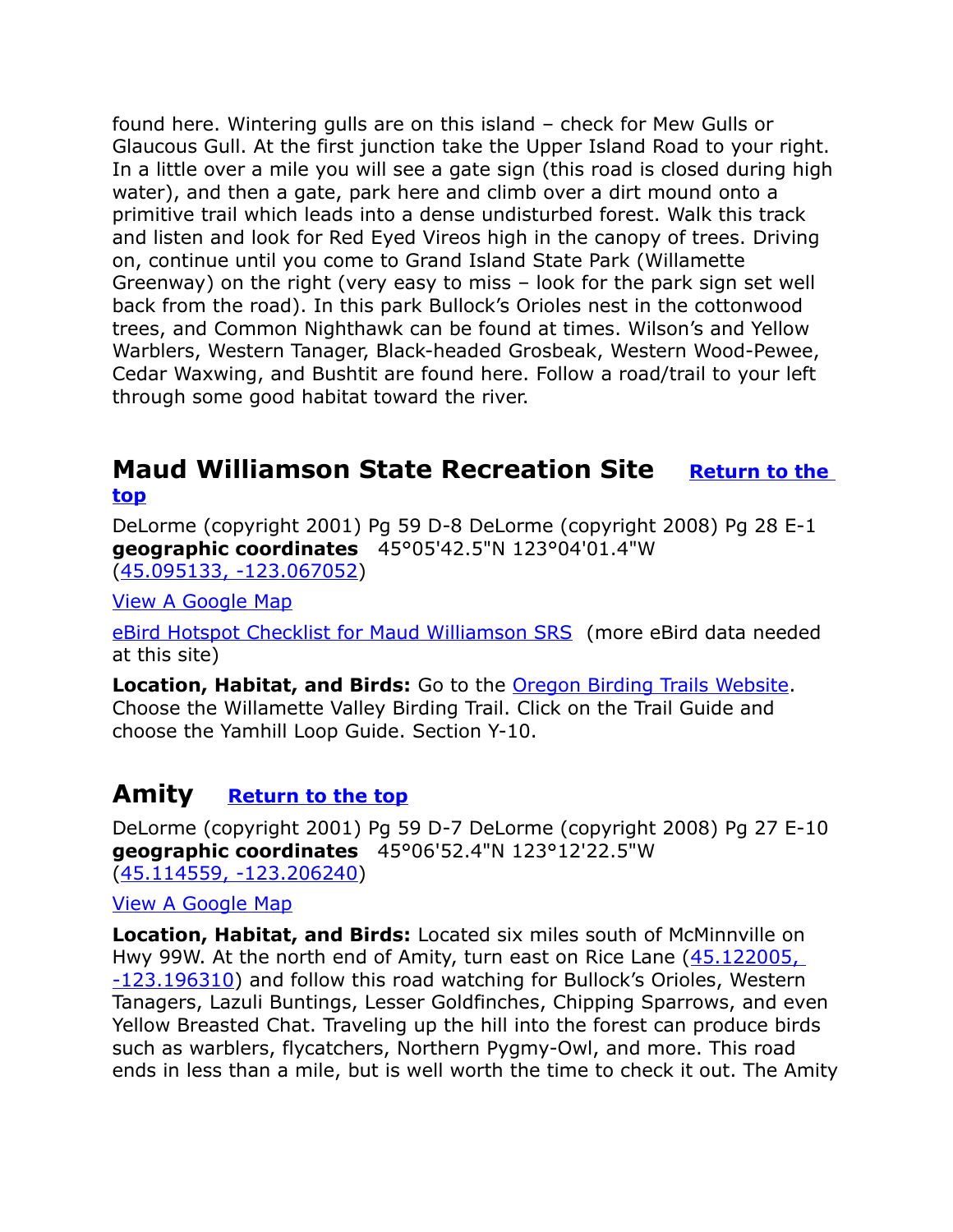Sewage Ponds [\(45.117554, -123.201205\)](https://www.google.com/maps/place/45%C2%B007) are on the NE corner of town. From Hwy 99W, turn east on 3rd Avenue and go four blocks to the ponds.

# <span id="page-11-1"></span>**Briedwell Road and Sheldon Marsh** [Return to the top](#page-0-0)

DeLorme (copyright 2001) Pg 59 D-6 DeLorme (copyright 2008) Pg 27 E-9 **geographic coordinates** 45°06'49.1"N 123°14'18.2"W [\(45.113638, -123.238400\)](https://www.google.com/maps/place/45%C2%B006)

#### [View A Google Map](http://maps.google.com/maps/ms?hl=en&ie=UTF8&msa=0&msid=108036481085398338899.00046dd27f74c067e5c9f&ll=45.236218,-123.19931&spn=0.741722,2.113495&z=10)

**Location, Habitat, and Birds:** Open river bottom farmland and marshy habitat restoration areas are the main draws along Briedwell Road. To reach this area, travel south from McMinnville on Hwy 99 to Amity. Turn west on 5th Street which will become the Bellevue Hwy (Hwy 153). Travel west for 1.7 miles and turn right (north) on Briedwell Road. Birds seen in the bottom land include Osprey, Bald Eagle, Rough-legged, Red-tailed, and Redshouldered Hawks, Northern Harriers, Tundra Swans, various geese, and ducks, shorebirds, Great Blue Heron, Great Egret. At 1.7 miles you reach Sheldon's Farm, (white house/red barn). Just past the barn and below the road, on your left, is a marsh  $(45.135970, -123.246069)$  that fills with water in the fall/winter time. In late April – early May a small flock of Yellowheaded Blackbirds nested here until 2012. Also found in the marsh are American Bittern, Sora, Virginia Rail, Marsh Wren, and Common Yellowthroat. Acorn Woodpecker and Western Bluebird may be bound in nearby oak groves, as well as Ring-necked Pheasant. A right turn on Riverbend Road will take you back to Hwy 99W at Whiteson.

# <span id="page-11-0"></span>**South Yamhill River Bridge [Return to the top](#page-0-0)**

DeLorme (copyright 2001) Pg 59 D-6 DeLorme (copyright 2008) Pg 27 E-9 **geographic coordinates** 45°06'31.8"N 123°15'44.2"W [\(45.108840, -123.262274\)](https://www.google.com/maps/place/45%C2%B006)

#### [View A Google Map](http://maps.google.com/maps/ms?hl=en&ie=UTF8&msa=0&msid=108036481085398338899.000472b9607b642f8f13e&z=10)

**Location, Habitat, and Birds:** This bridge lies on the Amity Bellevue Highway. To reach it, go southwest from McMinnville on Highway 18 for eight miles to Bellevue. Turn east on the Bellevue Hwy for four miles and you will reach the South Yamhill River Bridge (concrete). Alternately, go west from Amity about three and a halfmiles. Here look for nesting Rough-winged Swallows. They can be found sitting on the wires over the bridge or swooping over the river. East of the bridge the bottom land has an Osprey nest, wintering hawks and waterfowl, including Great Egret, Tundra Swans and Snow Geese.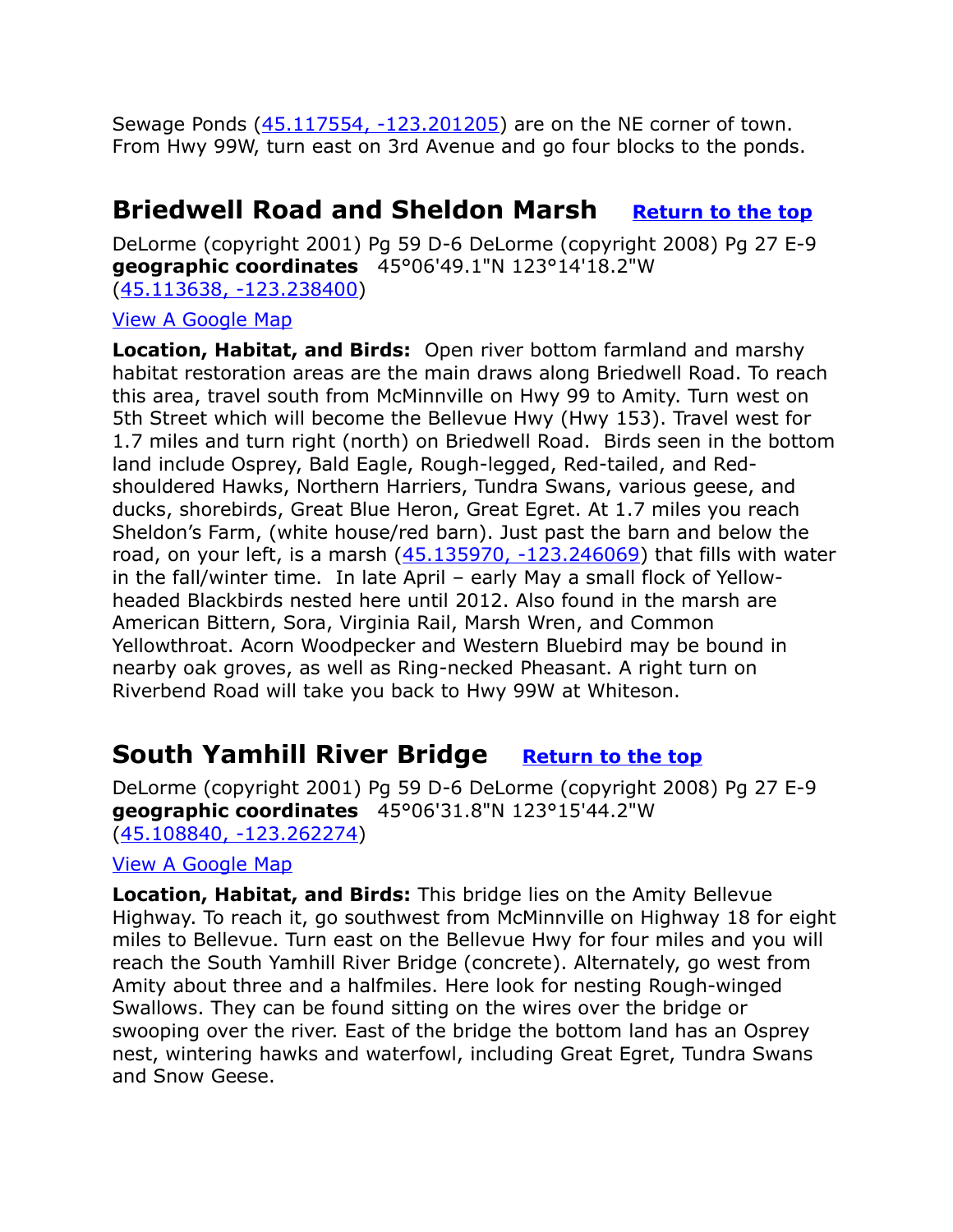# <span id="page-12-3"></span>**Broadmead Road [Return to the top](#page-0-0)**

DeLorme (copyright 2001) Pg 59 D-6 DeLorme (copyright 2008) Pg 27 E-9 **geographic coordinates** 45°06'24.3"N 123°14'33.8"W [\(45.106751, -123.242720\)](https://www.google.com/maps/place/45%C2%B006)

#### [View A Google Map](http://maps.google.com/maps/ms?hl=en&ie=UTF8&msa=0&msid=108036481085398338899.000472b9607b642f8f13e&z=10)

**Location, Habitat, and Birds:** From Amity, take 5th St. west and it will become Hwy 153 (Bellview Hopewell Hwy). Stay on 153 for 2.0 miles to the junction of 153 and Broadmead. At the junction, Broadmead Road goes south and takes you towards the Brigittine Monastery [\(45.088969,](https://www.google.com/maps/place/45%C2%B005) 

[-123.269267\)](https://www.google.com/maps/place/45%C2%B005) which is located along Walker Lane. There are extensive ponds at the monestary. The low lands around the area have a variety of wintering raptors such as Prairie Falcon, Peregrine Falcon, Rough-legged Hawk, Northern Harriers, American Kestrel, and Red-tailed Hawk. A Bald Eagle pair has nested along the river for years.

# <span id="page-12-2"></span>**Deer Creek Flats Road** [Return to the top](#page-0-0)

DeLorme (copyright 2001) Pg 59 D-6 DeLorme (copyright 2008) Pg 27 E-8 **geographic coordinates** 45°06'54.4"N 123°18'54.8"W [\(45.115117, -123.315212\)](https://www.google.com/maps/place/45%C2%B006)

#### [View A Google Map](http://maps.google.com/maps/ms?hl=en&ie=UTF8&msa=0&msid=108036481085398338899.00046dd27f74c067e5c9f&ll=45.236218,-123.19931&spn=0.741722,2.113495&z=10)

**Location, Habitat, and Birds:** This short road between Amity and Sheridan has a disproportionately large species list associated with it. To reach Deer Creek Flats Road from McMinnville, travel SW on the Hwy 18 for 7.5 miles to the Bellevue area. Turn left on the Bellevue Hwy (153) and travel a short distance to Deer Creek Flats Road. Watch for waterfowl and shorebirds in the flooded farm fields here in winter. The trees and riparian areas have produces species such as Cooper's Hawk, Band-tailed Pigeon, Acorn Woodpecker, Winter Wren, Hermit Thrush, MacGillivray's Warbler, Blackheaded Grosbeak, and Bullock's Oriole. Watch for Savannah Sparrow in the grassy areas.

# <span id="page-12-1"></span>**WILLAMINA AREA**

### <span id="page-12-0"></span>**Sheridan Wetlands (scroll down for photo) [Return to the top](#page-0-0)**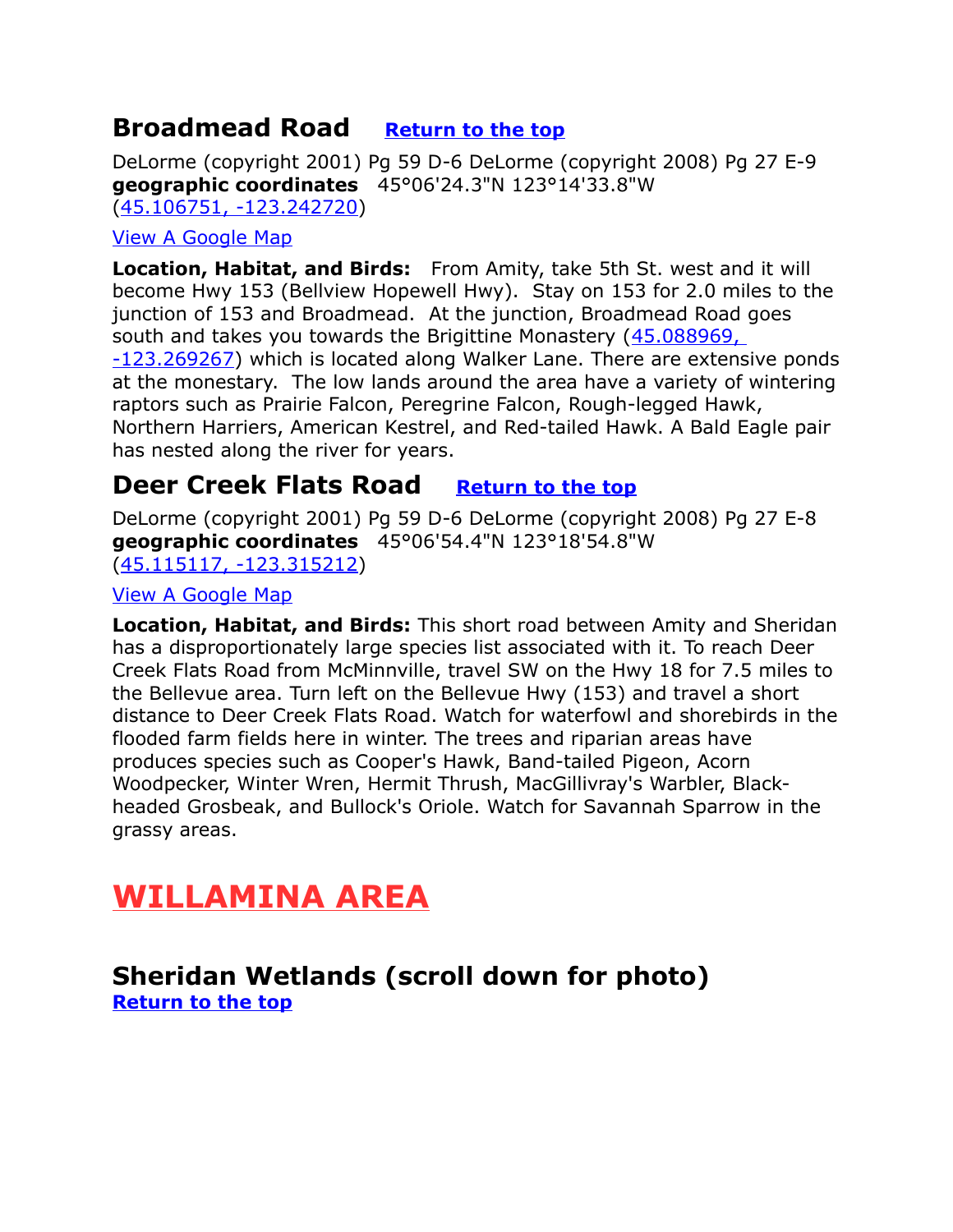

DeLorme (copyright 2001) Pg 59 D-5 DeLorme (copyright 2008) Pg 27 E-8 **geographic coordinates** 45°05'22.3"N 123°23'37.0"W [\(45.089517, -123.393614\)](https://www.google.com/maps/place/45%C2%B005)

#### [View A Google Map](http://maps.google.com/maps/ms?hl=en&ie=UTF8&msa=0&msid=108036481085398338899.00046dd27f74c067e5c9f&ll=45.236218,-123.19931&spn=0.741722,2.113495&z=10)

#### [eBird Hotspot Checklist for Sheridan WTP Ponds](http://ebird.org/ebird/hotspot/L807149)

**Location, Habitat, and Birds:** Go to the [Oregon Birding Trails Website.](http://www.oregonbirdingtrails.org/) Choose the Willamette Valley Birding Trail. Click on the Trail Guide and choose the Yamhill Loop Guide. Section Y-5. Sheridan Wetlands is a very productive area, one of the best places in the county for waterfowl, gulls, and shorebirds. It includes four sewage ponds, a fishing pond, and another small pond between Hwy 18, Green Crest Cemetery, and the federal prison. Turn off Hwy 18 at exit 33 and go south on Ballston Road. Go over the freeway and make an immediate left as if you are re-entering the freeway. Halfway down this onramp is a wide spot. Pull over here and scope the sewer ponds. Retrace your steps to get back to Ballston and continue south. The entrance to the fishing pond is on the left about 0.3 miles from the freeway  $(45.085237, -123.395517)$ . Check the small pond below the entrance road for Green Heron, Belted Kingfisher, and ducks. The fishing pond often has Hooded Mergansers. The willows between the fishing pond and the sewage pond have held Willow Flycatcher, Yellow Warbler, Northern Shrike, and Black Phoebe. You can walk out along the fishing pond for a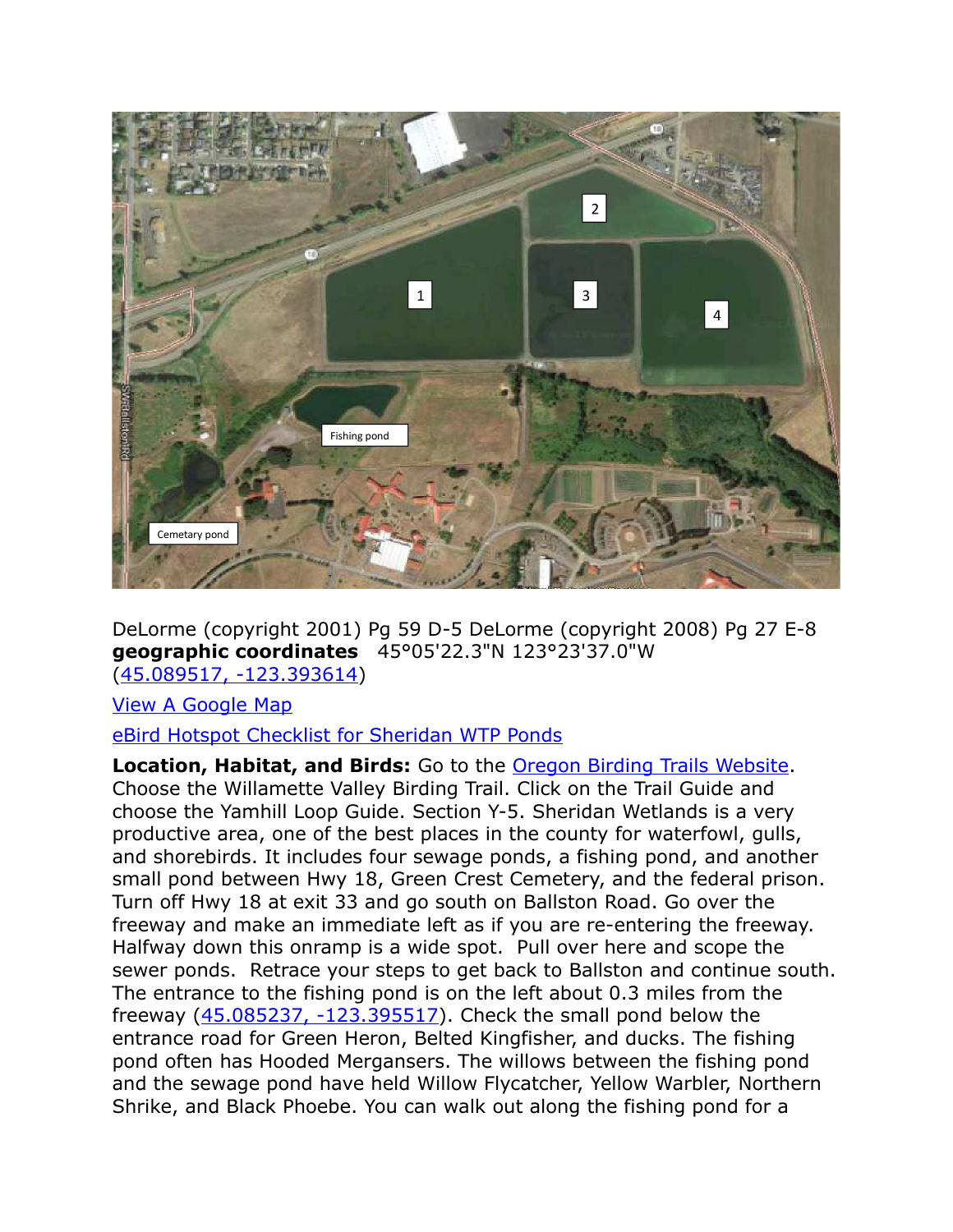closer look at the large sewage ponds. You will need a scope. Many kinds of ducks and geese winter here, including Ruddy Duck. Many species of birds on the Yamhill County list have been seen at these ponds. After storms pelagic birds like scoters, jaegers, Red Phalarope, and Sabine's Gull have been found. At times when the fishing pond is closed, the ponds can be viewed with a scope from the back of the cemetery or from a triangle in the on-ramp to Hwy 18 eastbound.

# <span id="page-14-0"></span>**Willamina Fishing Pond (AKA Pacific Plywood Log Pond or Willamina Huddleston Park and Fishing**

### **Pond) [Return to the top](#page-0-0)**

DeLorme (copyright 2001) Pg 59 D-5 DeLorme (copyright 2008) Pg 27 F-7 **geographic coordinates** 45°04'47.0"N 123°28'43.7"W [\(45.079727, -123.478806\)](https://www.google.com/maps/place/45%C2%B004)

[View A Google Map](http://maps.google.com/maps/ms?hl=en&ie=UTF8&msa=0&msid=108036481085398338899.00046dd27f74c067e5c9f&ll=45.236218,-123.19931&spn=0.741722,2.113495&z=10)

[eBird Hotspot Checklist for Huddleston Fish Pond](http://ebird.org/ebird/hotspot/L1778193)

**Location, Habitat, and Birds:** Go to the [Oregon Birding Trails Website.](http://www.oregonbirdingtrails.org/) Choose the Willamette Valley Birding Trail. Click on the Trail Guide and choose the Yamhill Loop Guide. Section Y-4. Take Bus. 18 bypass from Sheridan to Willamina. Turn left at E Street, cross the railroad tracks, then turn left again on Yamhill Street which will lead you into the park. This former log pond has been turned into a fishing pond and the area is now called Huddleston Park. There are Green Heron and Belted Kingfisher here and ducks in wintertime. In the past a Black-crowned Night-Heron was located here, both Common and Barrow's Goldeneye wintered together here one winter. Black Phoebe has been seen at the edges of the pond or at the S. Yamhill River/Willamina Creek area below the park. There is a walking trail around the pond, and a boat ramp, restroom, and picnic shelter. Birds that have been seen here in the past include Greater White-fronted Goose, Cackling Goose, Tundra Swan, Wood Duck, Eurasian Wigeon, Cinnamon Teal, Green-winged Teal, Greater Scaup, Surf Scoter, White-winged Scoter, Common Goldeneye, Hooded Merganser, Ruddy Duck, Pacific Loon, Piedbilled Grebe, Horned Grebe, Red-necked Grebe, Great Egret, Osprey, Whitetailed Kite, Merlin, Greater Yellowlegs, Lesser Yellowlegs, Long-billed Dowitcher, Bonaparte's Gull, Glaucous-winged Gull, Band-tailed Pigeon, Black Swift, Vaux's Swift, Red-breasted Sapsucker, Willow Flycatcher, Warbling Vireo, Steller's Jay, Purple Martin, Violet-green Swallow, Northern Rough-winged Swallow, Bushtit, White-breasted Nuthatch, Brown Creeper, Black-throated Gray Warbler, Common Yellowthroat, Wilson's Warbler, Western Tanager, Fox Sparrow, Lincoln's Sparrow, Golden-crowned Sparrow,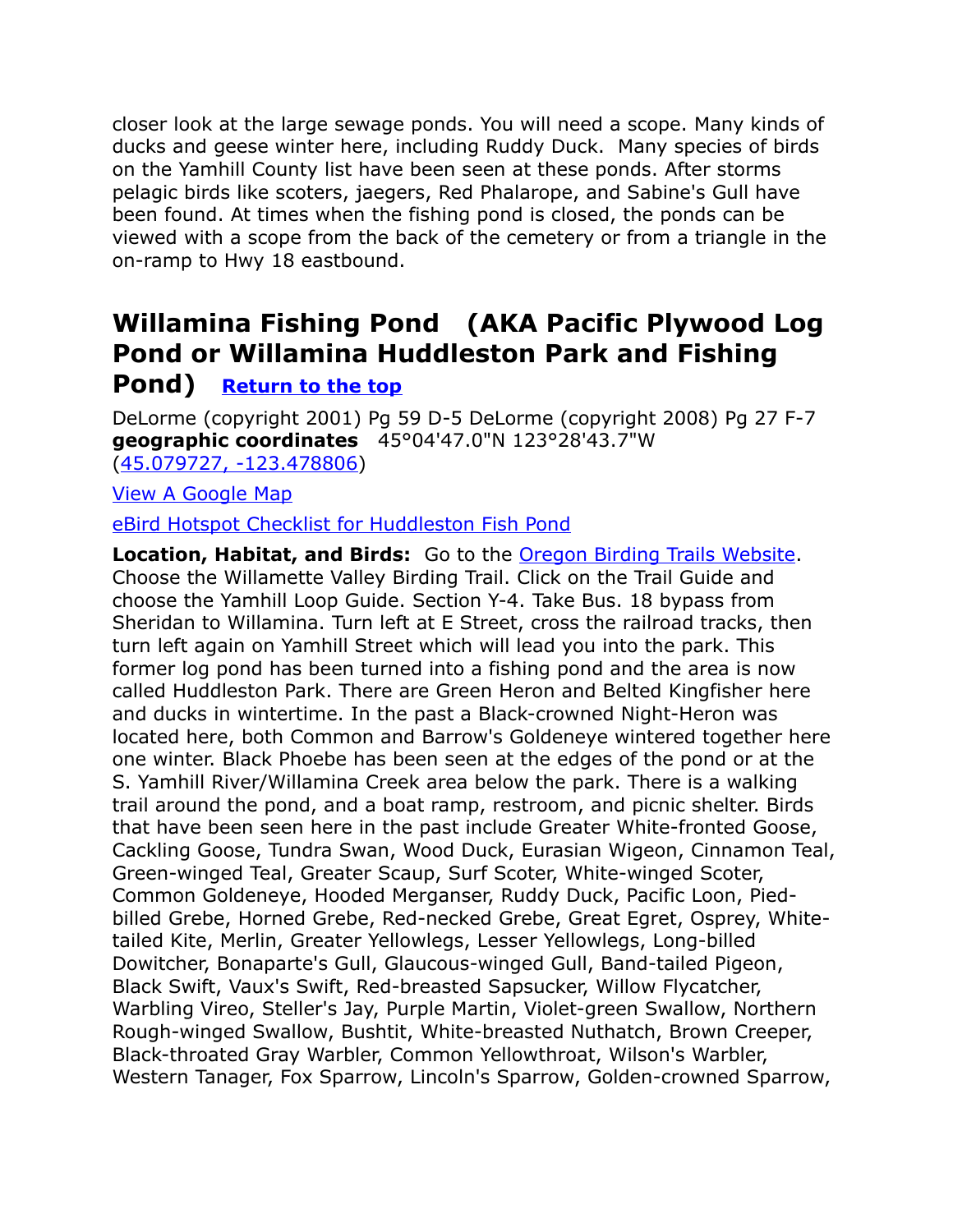Black-headed Grosbeak, Red Crossbill, Lesser Goldfinch, and Evening Grosbeak.

# <span id="page-15-2"></span>**Willamina [Return to the top](#page-0-0)**

DeLorme (copyright 2001) Pg 59 D-5 DeLorme (copyright 2008) Pg 27 F-7 **geographic coordinates** 45°04'48.0"N 123°28'54.6"W [\(45.079999, -123.481838\)](https://www.google.com/maps/place/45%C2%B004)

[View A Google Map](http://maps.google.com/maps/ms?hl=en&ie=UTF8&msa=0&msid=108036481085398338899.000472b9607b642f8f13e&z=10)

**Location, Habitat, and Birds:** To visit the Willamina Sewage Ponds travel south on Hwy 18 from Main Street about five blocks and turn left (east) on Adams Street. Take Adams to the facility [\(45.074852, -123.482205\)](https://www.google.com/maps/place/45%C2%B004). Park outside the gate (do not enter) and walk north along the RR tracks. Birders willing to climb the berm and look through the fence may see Wood Ducks and other waterfowl. You can walk around to the east side for a better view of the east pond through the fence. Since it is along the river, a walk around the fence can also be good for passerines. **It should be noted that the pond south of the main gate is in Polk County.**

# <span id="page-15-1"></span>**Grand Ronde Agency and Agency Creek [Return to the top](#page-0-0)**

DeLorme (copyright 2001) Pg 58 D-3 DeLorme (copyright 2008) Pg 27 E-6 **geographic coordinates** 45°05'53.4"N 123°37'03.8"W [\(45.098162, -123.617723\)](https://www.google.com/maps/place/45%C2%B005)

#### [View A Google Map](http://maps.google.com/maps/ms?hl=en&ie=UTF8&msa=0&msid=108036481085398338899.000472b9607b642f8f13e&z=10)

**Location, Habitat, and Birds:** The Grand Ronde Agency area is located west of Willamina on Hwy 22. From McMinnville, take Hwy 18 SW to Valley Junction. Then take Hwy 22 (also called the Hebo Road) north and then west for a total of three miles to the Agency area. To access the creek, turn right (north) at the intersection of 22 and Grand Ronde Road at Grand Ronde Agency. Travel 1.5 miles to Agency Creek Road. Take this road into the forest. It's a paved road for about 6 miles along the creek; adventurous birders could drive lots of gravel roads that run up into the higher hills. The creek comes down from the northwest into the Grand Ronde Agency area. The paved road does not gain much elevation in the six miles, but rainforest birds can be found along the creek. Usual birds are wrens, thrushes, warblers, and the **most reliable place in the county for American Dipper**.

# <span id="page-15-0"></span>**Fink Family Farm [Return to the top](#page-0-0)**